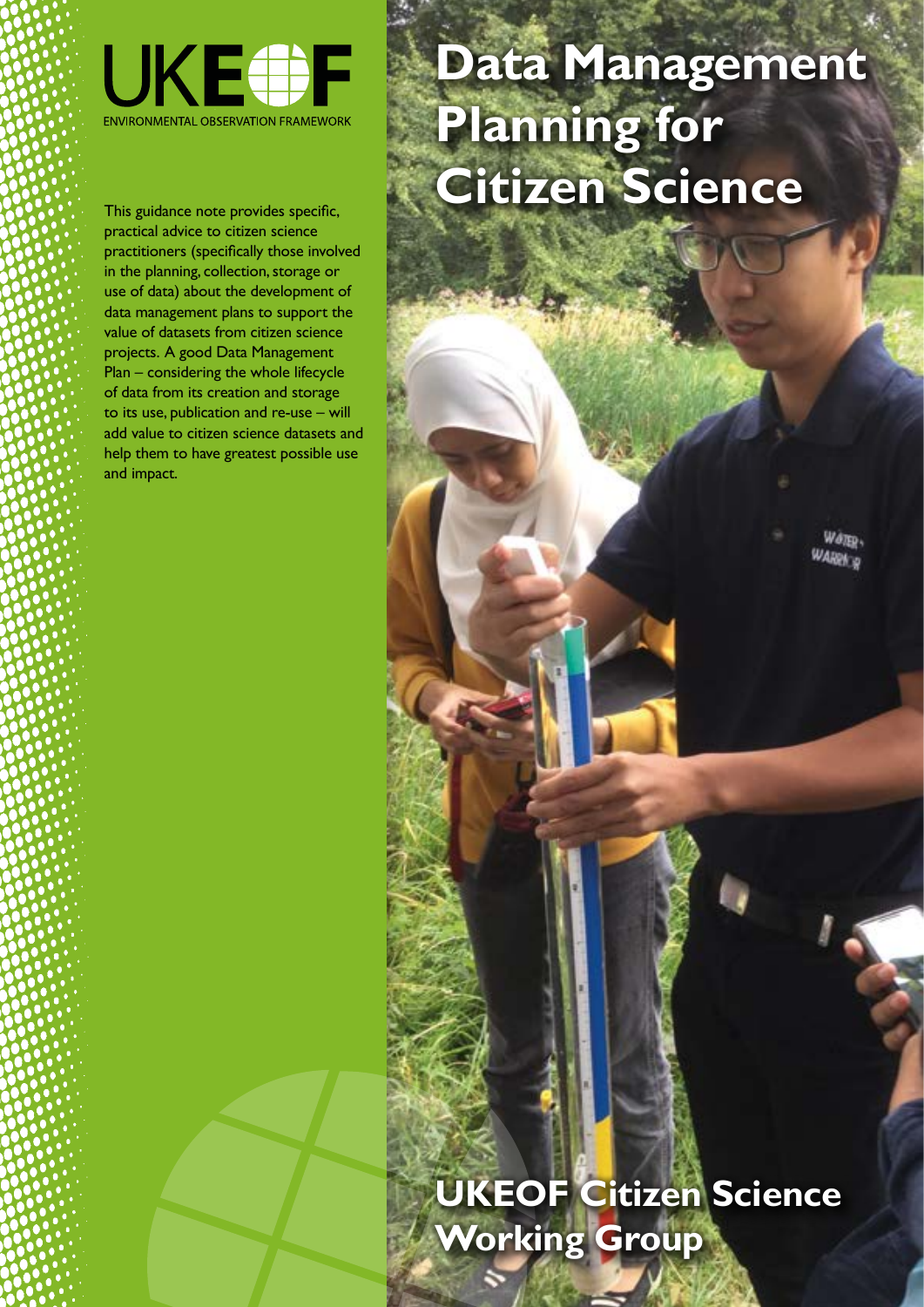#### **Overview**

Over the last decade there has been a sharp increase in the use of citizen science to generate data to support and inform scientific research'.This has also raised interest in the use of these data as a potential source of evidence to inform public policy and decision making<sup>2</sup>.This trend suggests a growing potential for citizen science to create data that can have a real impact in the way we understand, observe and manage our world and the challenges it faces.

Variation in project design, survey protocols, data models, data quality, and result dissemination mechanisms can result in project data being unpublished or siloed and therefore can be overlooked or rejected by evidence specialists or analysts. A good data plan will ensure that your data are  ${\sf FAIR^3}$  – meaning that they meet standards of findability, accessibility, interoperability and reusability.

This note builds on other guidance material produced by UKEOF, especially the Advice Notes from the Data Advisory Group<sup>4</sup> and the best practice guides from the Citizen Science Working Group<sup>s</sup>.

#### **Why are YOUR data important?**

Data are one of the lasting legacies of a citizen science project. When data are properly collated and managed they form part of the historic record detailing the state of our environment – and can even be used to answer questions that were outside of the scope and purpose of the original project. Data should be created, managed and stored effectively to improve the chance that your project has lasting impact.

Citizen science utilises a range of different, often ingenious, survey or data collection techniques. The innovation and creativity of citizen science projects is one of its greatest strengths. Therefore, this guidance is not too prescriptive but rather seeks to help a project organiser work through key data-related issues as a part of the project planning process.

*Small improvements in a data management plan can make huge impacts on data use.*

#### **The need for a Data Management Plan**

In order for your data to have maximum value it should be well conceived, understandable and unambiguous, it should be discoverable (i.e. the users can find it and obtain a copy easily) and it should be consistent and well-structured. These guidelines have been arranged in the form of a checklist to assist in the creation of fit-for-purpose data outputs for your project (Fig. 1).

Data from your project are valuable. To maximise its value, you need to consider the lifecycle of the dataset: how it is created, recorded, stored, assured and, ideally, published. Making best use of data honours the efforts from volunteers and so is a moral responsibility for those developing citizen science projects.

Establish a data management plan at the planning stage of your project. Many of the pitfalls associated with the collection and eventual publication of digital data can be avoided through a well-conceived plan.



**Figure 1:** The Data Management Plan enables data to be used and reused accurately and efficiently. The Plan spans the life of the project, from inception through to final use and publication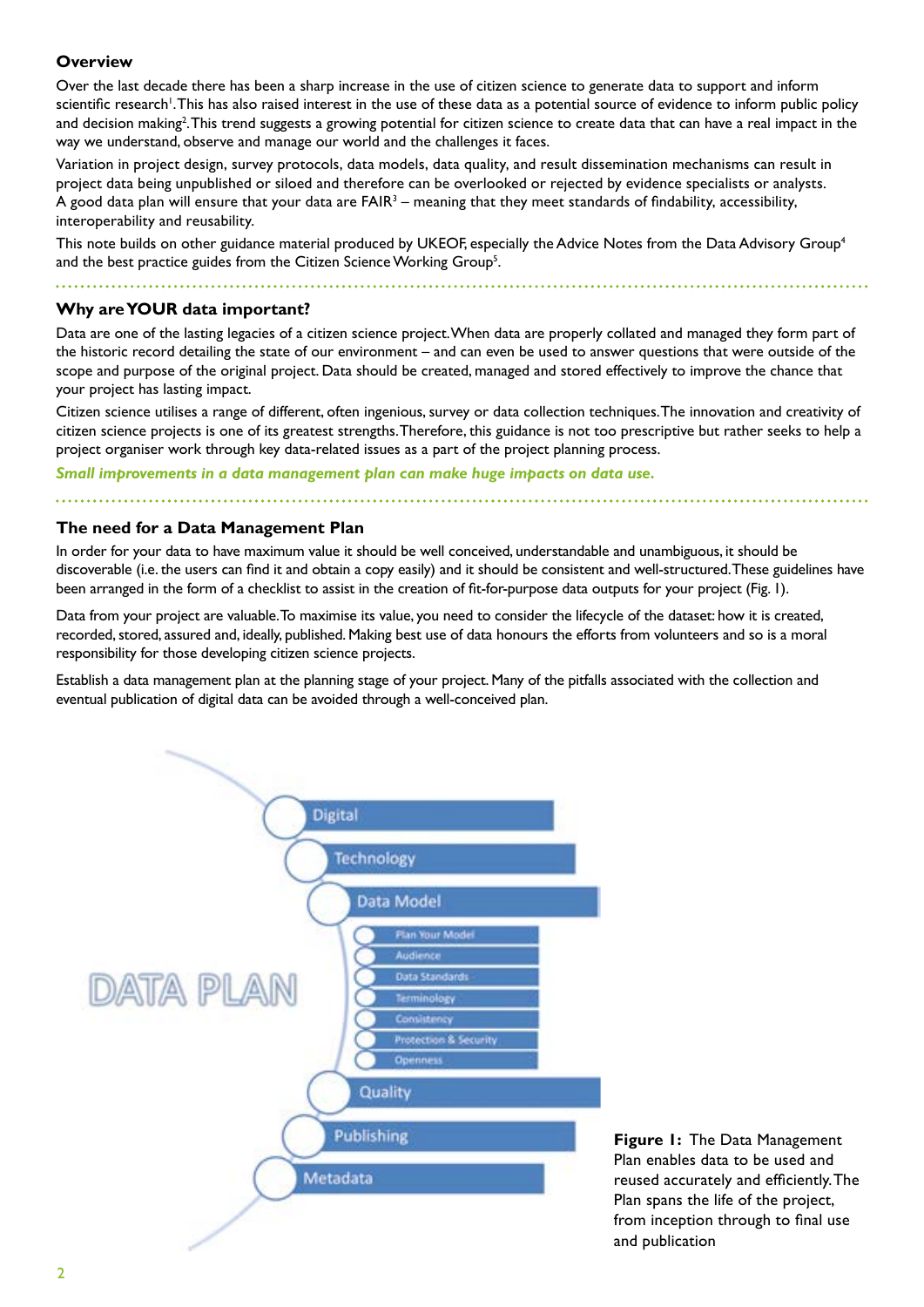#### **1. Going (or starting out) digital**

Digital creation and management of data has multiple advantages over the use of paper records. Even if non-digital media are used to capture data, they will be digitised at some point. We recommend capturing your data digitally from the outset (if possible).

Going digital will greatly improve the consistency, comparability and quality of your data. Capturing data digitally will:

- greatly reduce the possibility of errors creeping into data when it is transcribed into digital form.
- provide the opportunity to control the Data Model (see below), which is the format and range of data being input. When a Data Model is correctly used, this greatly reduces the risk of incomplete or missing records.

Digital also allows for data to be transmitted, or in some cases even published, during the project lifespan and allows data to be viewed, discussed and analysed rapidly and easily.

Digital can also help with engagement and uptake, by making data entry easy for the participant and giving them personalised or real-time feedback about their record. It can permit automated checking of data and rapid feedback to participants about possible errors. Digital can help engage particular target audiences.

#### **2. Technology**

*Use mobile technology* Consider how the use of technology can make data collection easier, more streamlined and even more enjoyable and informative for participants. The widespread use of smart phones and tablets provides a versatile method of collecting information digitally 'in the field'. Costs of creating bespoke mobile 'apps' can be relatively high, so investment in developing apps must consider both good interface design and usability, and also how data are structured and stored. Alternatively, a growing number of free to use apps are available online that enable users to create and configure their own data collection questionnaires, which can then be downloaded on the devices of project participants. This approach will be much cheaper than bespoke app development, and the technology will have been developed by experts and well-tested. However, they may be less cosmetically attractive to users and less versatile for project developers. It is important to ensure that your data model requirements will be met. Examples of platforms that are currently available include: iRecord and iNaturalist (for biodiversity sightings), or Epicollect and Citsci.org (which are more versatile platforms).

*Let the technology do the work where you can* Smart devices (smartphones and tablets) can undertake a lot of the repetitive tasks associated with data capture on behalf of the users such as recording accurate date/time and location information without the need for manual input. Using the functionality of the technology that you employ to standardise data entry will also reduce the chance of input errors, enhancing its quality and usability. This can be helpful if you adopt a data standard (see below) where the way a measurement or observation is 'encoded' in a dataset is non-intuitive to a user (e.g. participants will not want to manually record the time of their record as "2018-03-08T14:07+0100", but a mobile device can record time in this way automatically).

The ability to capture images, video or audio records can be an incredibly useful function to provide contextual information about the subject matter. Such media can assist with quality assurance exercises or simply to help ascertain the confidence in a record that may be outside of expected patterns. When making this available, consider privacy issues and legislation (see box on data privacy regulations and GDPR requirements, page 5).

However, when designing technology, always remember to consider the usability of the solution – making sure that it is as simple and intuitive as possible.

![](_page_2_Picture_13.jpeg)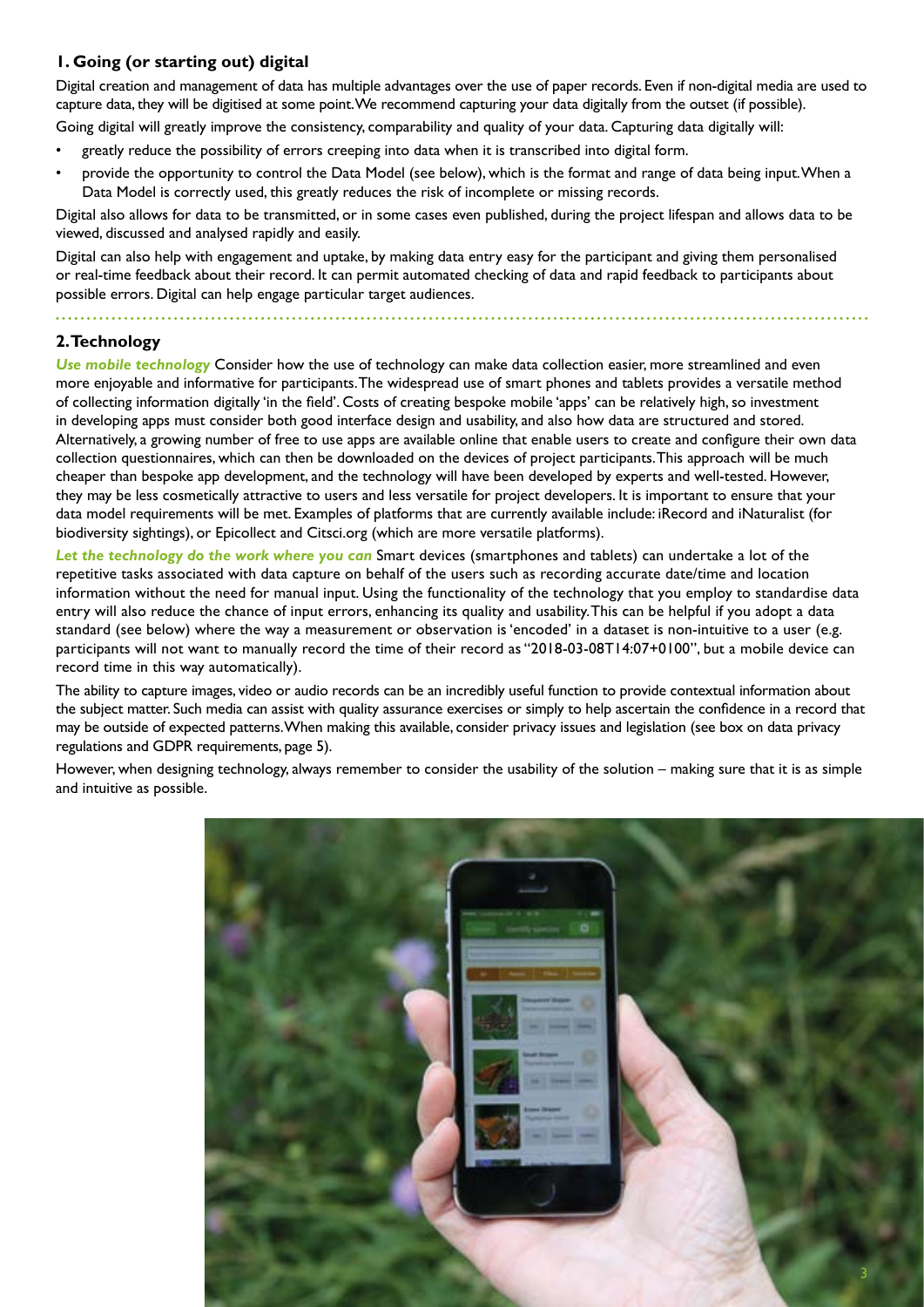#### **3. Create a Data Model**

A data model visually describes how the 'thing' you are observing and/or measuring is described by your data. In instances where there are complicated processes involved (e.g. multiple datasets or systems that manage your data) a data model can clearly define the relationships and dependencies between the different elements of the model. For projects that 'outsource' technical

![](_page_3_Figure_2.jpeg)

*Consider your audience* Your data model needs to be sensitive to the interests and

motivations of your data collectors. For example, highly complex survey protocols that require laborious data entry will not appeal to casual users and may impact on the quality and quantity of collected data. When considering your data requirements you need to balance them against what is acceptable for your participants. Consider the pros and cons of technology to assist in data collection tasks (see point 2 above).

*Use Data Standards and Terminology* Data standards describe the way in which the data are structured (these are like the row headers in a spreadsheet). This is valuable because data that are structured in expected and pre-defined ways are easily understandable by humans and by computers and in turn can be readily incorporated with confidence into others' systems or processes. (See box on DarwinCore<sup>7</sup> for more information.)

An accepted standard provides a useful template that can assist with deciding on which measurement system to use (e.g. feet or meters, lbs or kg) or how to record date/time. This will increase the utility of your data because the meanings and measurements are unambiguous and understandable to users all over the globe. This will increase others' confidence in your data and increase its chances of being re-used.

*Use a Controlled Vocabulary* A controlled vocabulary enhances data interoperability because it reduces the chance of errors, saves time, and makes it easier to integrate with other data. Also, data warehouses, which are used for sharing data, often require data to be submitted to them in a standardised format. Using data standards from the start of the project ensures that data are (or can easily be) aligned to the desired standard. It is problematic and time-consuming to align data after its creation, particularly if your dataset comprises multiple datasets with different collection techniques. (See box on Controlled Vocabularies for more information.)

*Consistency* Once you have defined a data model, stick to it to support the integrity and consistency of the data throughout the lifespan of the project. This should extend to all aspects of the data model that may impact on data's structure and content. If changes are proposed be sure to consider the potential implications of the changes on the integrity of the data and ensure that the changes are documented.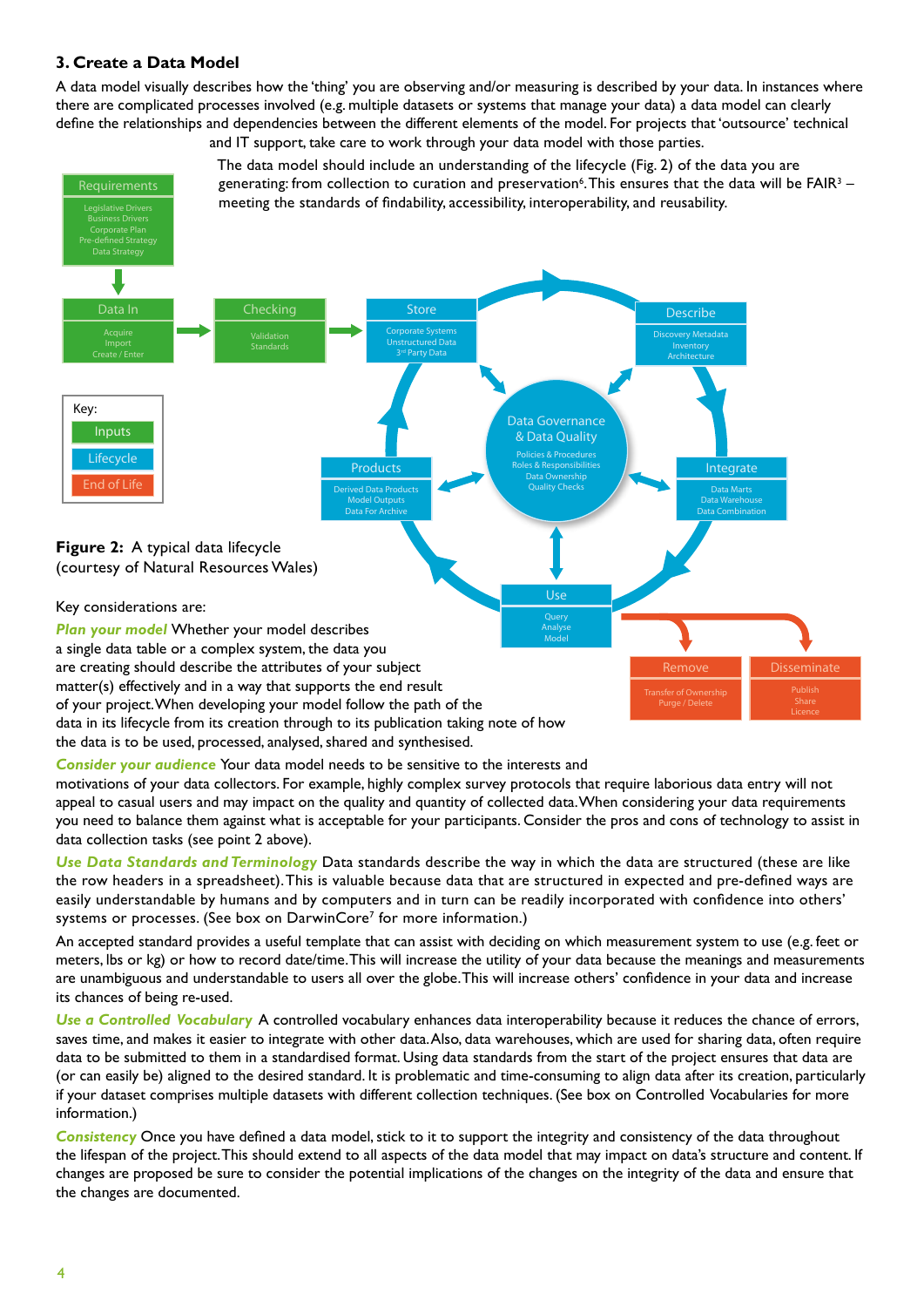**Protection & Security Your data model must consider how it manages personal or sensitive information. Be very clear what** information you are collecting and storing about your participants within the scope of your project. Sometimes this will be obvious, such as a name or address or other contact information, but it could also be less obvious such as storing location information about a person's whereabouts at a certain point in time or digital records (photos, video or sound files) of a person. Any collection of personal information must comply with the General Data Protection Regulations, GDPR (see box on data privacy regulations and GDPR requirements for more information). Analysis of the participants could be an important use of the data, but be aware that ethical approval may be required<sup>9</sup>.

It may be valuable to record and share the recorder's name. This allows the recorder to be appropriately credited and is often important for biological recording data, e.g. in iRecord, although this must be stated in the privacy notice for the project. Whether a name is associated with a record or not, it is good practice to make sure that personal data can be separated from the scientific data. Ideally this should be done early in the data life cycle so that unique anonymised codes link the survey data to the personal data. One option to doing this is to attach Universally Unique Identifiers (UUIDs) to each data point. UUIDs can be line numbers or can be randomly generated codes<sup>11</sup> that allow each data point to be uniquely identified, and so can provide a unique link between the public and sensitive components of a data point. The digital data collection platform can be designed so that UUIDs are created at the point of data collection.

Once public and sensitive components of the data are separated, you can:

- Freely share the survey data with anonymised recorder identity.
- Store personal data securely, so that you know who has access to the data.
- Consider blurring location data, so that specific locations (e.g. a person's garden) cannot be identified.

#### **DarwinCore as an example of a data standard**

DarwinCore<sup>7</sup> is a standard for biodiversity information, and is being extended to be used for other environmental data. It is used throughout the world. DarwinCore is organised with classes of information, e.g. 'Organism' or 'Location'.

There are properties within the classes, e.g. the class 'Location' has properties such as 'locationID', 'verbatimLocality' 'country', 'decimalLatitude' and so on. Each property has a description of the possible values. For example:

- 'decimalLatitude' can take numeric values between -90 and +90 inclusive
- 'individualCount' can take whole numbers from 0 upwards
- 'organismName' is a textual name
- 'eventDate' is a date-time
- A measurement, such as tree height, can be unambiguously described with the combination of 'sampleSizeValue' = 15.5 and 'sampleSizeUnit' = 'metre'

Dates can be particularly awkward: is "03-04-2018" the 3rd April or the 4th March? Best practice is to use the form YYYY-MM-DD (this conforms to the standard ISO 8601:2004(E)).

Therefore if you state that your dataset conforms to a particular standard, everyone will be able to understand your data accurately and without confusion. Further guidance is available $^{\rm 8}$ .

#### **Controlled Vocabularies**

Digital data input and technology facilitate the use of a Controlled Vocabulary.

Selecting from lists ensures consistency, e.g. was the deer:  $\odot$  female  $\odot$  male ? This avoids people recording: "female", "fem.", "F", "doe" and so on.

Consistency can be 'hard coded' into the data collection platform to confirm to an accepted data standard, e.g. the user enters a value: "What was the height in metres? **2.6<sup></sup>"**, but the database records 'sampleSizeValue' = 2.6 and automatically adds 'sampleSizeUnit' = 'metre'.

#### **Data privacy regulations and GDPR requirements**

In the UK it is essential to abide by the Data Protection Act 2018, which is the UK's implementation of the European Union's GDPR (General Data Protection Regulations). If you are running a citizen science project or using its data in the UK or anywhere in the EU, and personal data is collected, you are classed as a 'controller' or 'processor'. Personal data is anything that allows a living person to be identified (including name, address and their computer's IP address) and sensitive data includes many categories of additional information about the person.

- You must have valid grounds for collecting and using personal data. You should limit yourself to collect only what is adequate, relevant and necessary.
- You must be open and honest about the use of the personal data. Make sure that your policies at sign-up are clear and comprehensive.
- You must ensure that you store and process personal data securely.

Speak to an expert to discuss to discuss your GDPR requirements in advance of setting up your project and also see the ICO guidance<sup>10</sup>.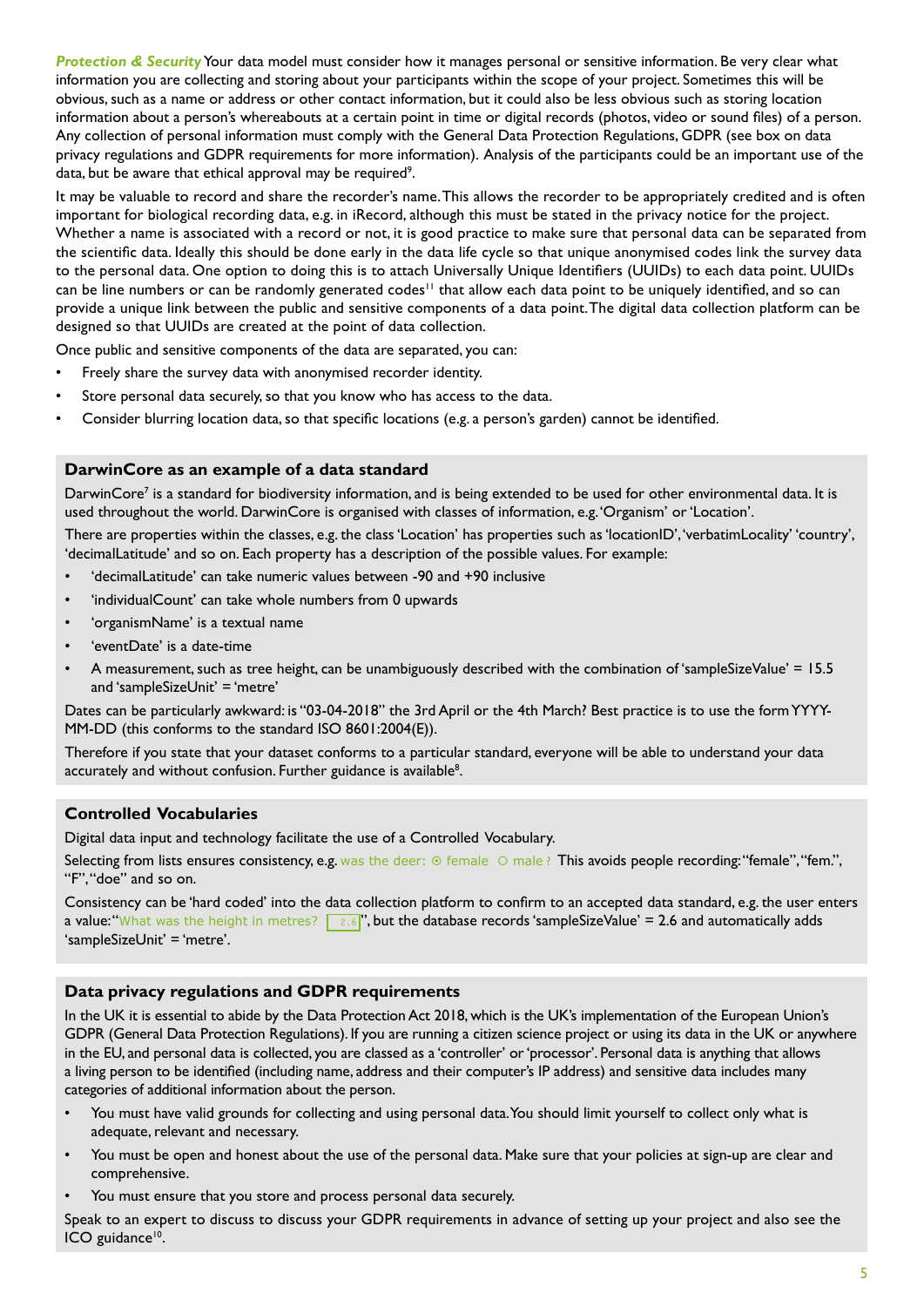*Openness* "Open data is data that anyone can access, use or share"<sup>11</sup>. It is good practice for citizen science data to be open data, where possible; this allows data to be viewed, used, shared and re-used without restrictions imposed from licensing or copyright. In situations that require rapid sharing of data – such as in alert systems for invasive, non-native species – lack of restrictions on sharing data is essential.

- Consider how data can be made open, without contravening the principles of appropriate privacy and security (see sections above). Often it will be best to remove all personal (and individually-identifying) information from the data, but sometimes, and where the project's privacy policy permits this, a person's name should be shared with the record.
- Consider the degree of openness that is possible. An Open Government Licence<sup>12</sup> is best for making public sector information openly available. Alternatively, Creative Commons licenses makes it clear from the point of submission that the data will be open data. CC0 or CC BY licences are best. Be aware that putting a 'non-commercial' restriction on the use of the data (e.g. CC BY-NC) can inadvertently restrict its use.
- Do not create restrictions on re-use inadvertently by including Intellectual Property from third parties. This could be using background mapping products, use of imagery or even using an analytical model or technique created by others.
- Plan in advance for any potential conflicts, especially where spatial data could be contentious e.g. the location of rare species or sampling locations on private land. You could allow blurred location data to be openly viewed and shared, but only share high precision data with authorised users.

#### **4 Data Quality**

From the start of the project, consider the quality of your data, both in terms of the accuracy of the data points and the quality of the dataset. Data quality has to be considered in context – are the data suitable for their intended use (and potential re-use)?

- Accuracy: is accuracy known (e.g. the range of measurement errors could be determined from pilot studies, or accuracy could be determined from verifiable records with photographs included), and is accuracy sufficient? Consider measures you can employ to maintain quality levels – such as training, support or guidance documents. Can you provide automated checks for quality, e.g. through appropriate use of methods and technology?
- Completeness: are values missing?
- Validity: does the data match the rules?
- Uniqueness: is there duplicated data?
- Consistency: is the data consistent across various data stores?
- Timeliness: does the data represent reality from the required point in time?
- Information content of the dataset: is the dataset be sufficient to address your needs? Consider whether your project design,the motivations or location of participants might encourage over or under-representation of features you are interested in and whether these can be accounted for in analysis.

It is important to consider quality control of the dataset. Some quality issues (e.g. uniformity of measurements and use of key terms) can be managed to some degree with technology but some factors are harder to control (e.g. the quality of the observation or judgement in the field). Also record if the data has undergone any quality assurance checks or corrective work. This gives the user (be it a scientist, student, land manager or decision maker) confidence to use the data in an appropriate way.

![](_page_5_Picture_15.jpeg)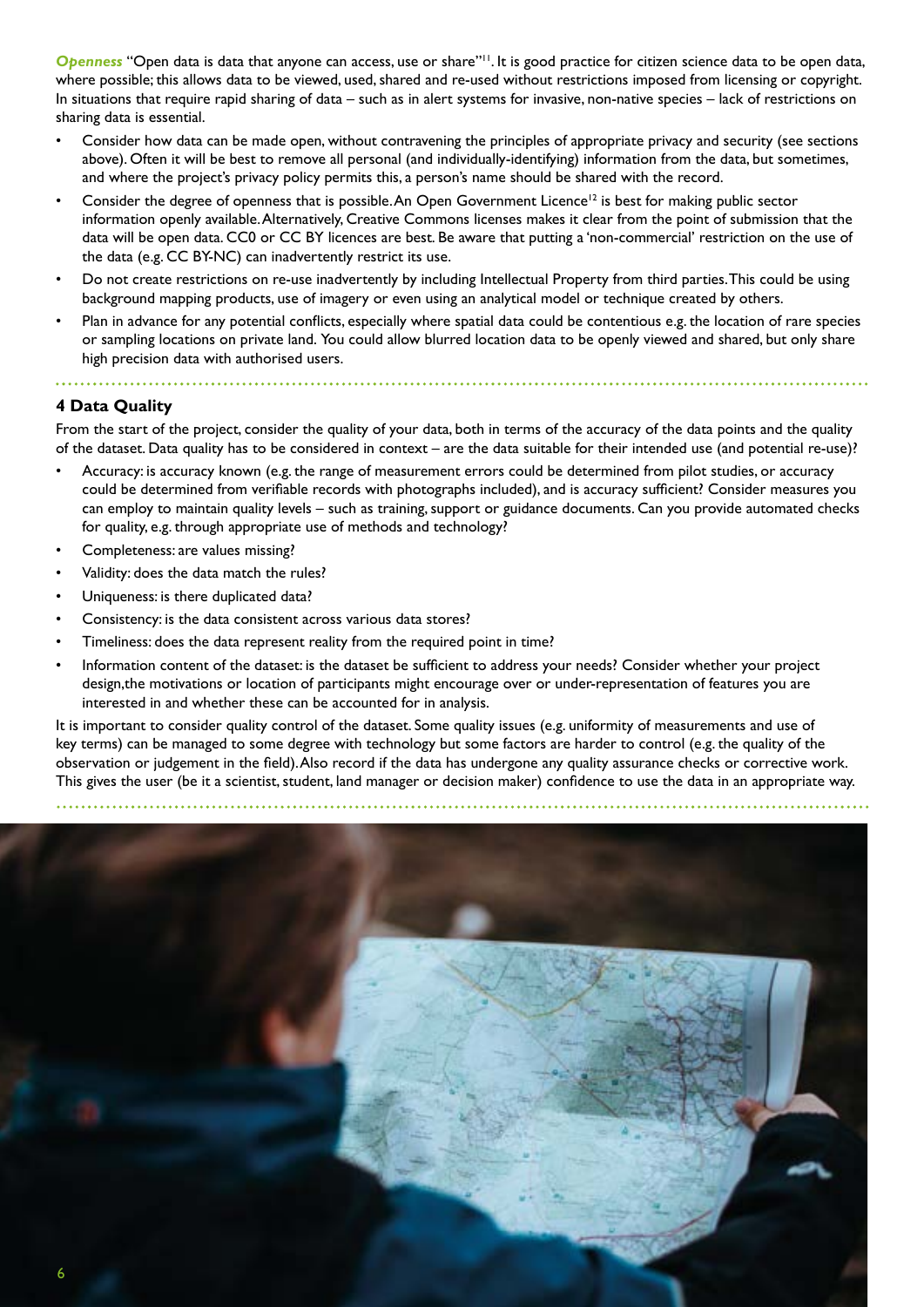#### **5 Data Publishing**

Plan for what will happen to the data created by your project, so that it can easily be shared and re-used. This maximises the value gained through the volunteers' participation. Plan for the time and cost required to publish the data.

- Share data with repositories of similar data e.g. records of species occurrences should be shared with the National Biodiversity Network Atlas in the UK<sup>16</sup> or The Global Biodiversity Information Facility (GBIF)<sup>17</sup>. Marine data is coordinated in the UK by the Marine data Information Network (MEDIN)<sup>18</sup> which has a data archive structure based on data themes. The archives can provide help on data design, archiving and routes to sharing data.
- Find a suitable data repository where the full dataset and metadata can be securely stored and made accessible to others, such as the Environmental Information Data Centre (EIDC: http://eidc.ceh.ac.uk/), Dryad (https://datadryad.org/) or Zenodo (https://zenodo.org/). Many repositories provide a Digital Object Identifier (DOI)<sup>19</sup>, giving your dataset a persistent reference. The Registry of Research Data Repositories (re3data.org) lists additional data repositories.
- At the very least, data should be available for sharing via a file sharing facility where requests for data can be handled manually.
- Publication of data is an important recognition of the benefit given by volunteers and it can help people feel valued and so remain engaged for future activities.

#### **6 Metadata**

Metadata gives information about a dataset. This includes aspects of the method of data collection (e.g. the data collection protocol or the quality assurance of the data).

In simple terms, a range of values organised into a table or viewed as a scatter of points on a map are not

![](_page_6_Picture_9.jpeg)

meaningful unless they are placed within the context of what they represent, how and why they were collected and what the data content means. Good metadata allows the context of the data to be documented and therefore increases the chances that your data is used appropriately by others.

Metadata usually conforms to data standards, but can be descriptive in nature, e.g. the 'Methods' metadata for a dataset could be a long paragraph describing the protocol for site selection, data collection, measurement techniques and quality assurance of the data. Metadata provides a potential user of your data with enough information to ensure that your data can be used appropriately and with confidence. When creating metadata be sure to be accurate and comprehensive.

The type of metadata is likely to be decided by the nature of the data or subject matter your project involves. For example you may wish to use Ecological Metadata Language (EML)<sup>14</sup> for ecological datasets or GEMINI2<sup>15</sup> for geospatial datasets.

If you are publishing data to an online data storage facility there may be a predefined metadata standard or template required to be compatible with their systems. Good, comprehensive metadata will also increase the chances of your data being 'discovered' through search functions. It is valuable for metadata to be compliant with a standard (i.e. where compliance can be achieved by populating key fields), but good metadata is also informative and comprehensive.

Overall, while creating metadata can be complicated, the most important aspect is that metadata allows other people to understand and appropriately re-use your data, so avoiding mistakes that can come from uninformed re-use of data.

#### **Further reading**

- UKEOF guides on data:
	- The principles of planning, collecting and using citizen science data http://www.ukeof.org.uk/documents/ DataAdviceNote2\_ single.pdf
	- The principles of good data and information management http://www.ukeof.org.uk/documents/DataAdviceNote1\_single.pdf
- Data Governance http://www.ukeof.org.uk/documents/DataAdviceNote3\_single.pdf
- Open data licenses: http://opendefinition.org/licenses/